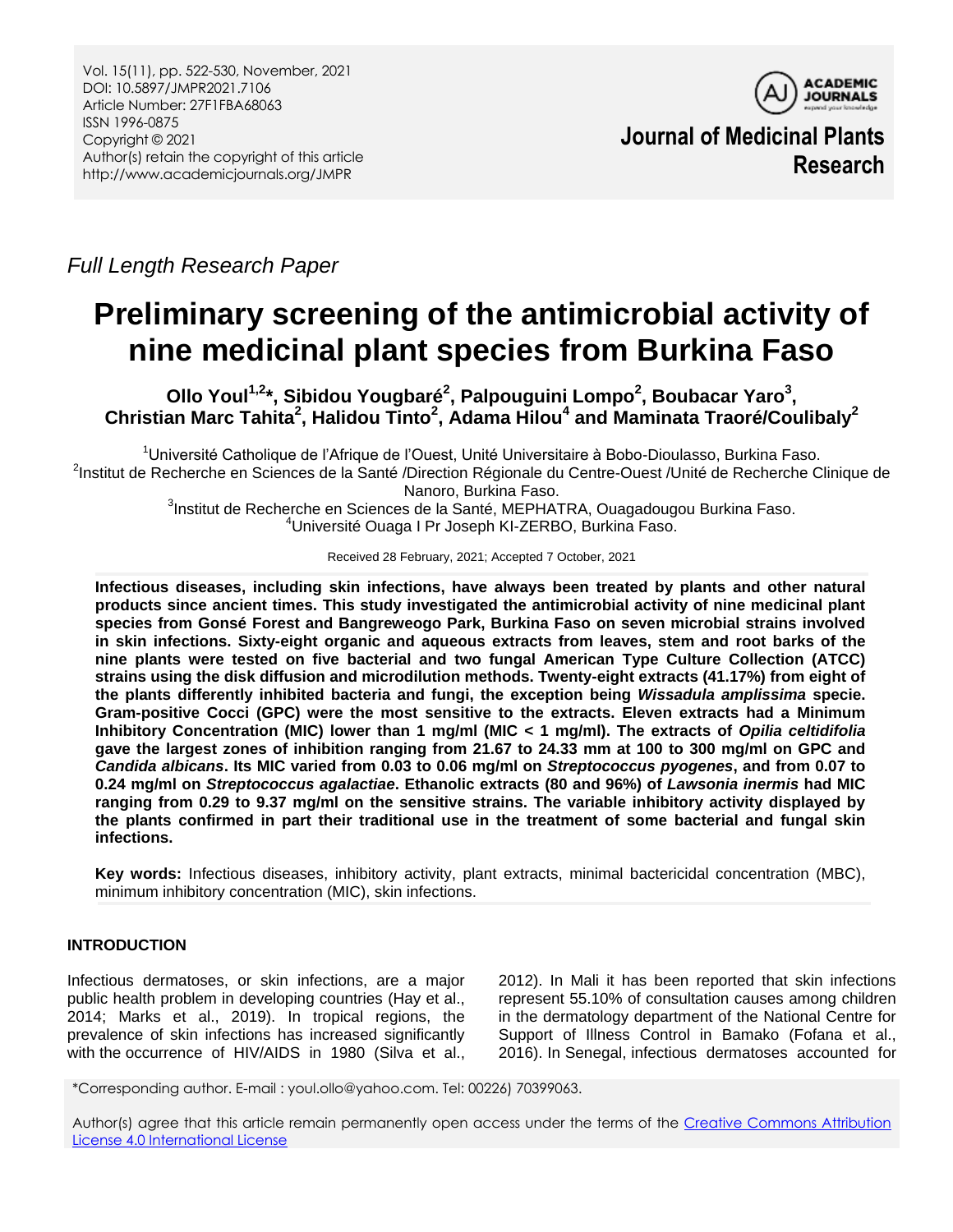64.7% of dermatological emergencies in the dermatology department of the Thiès regional hospital center (Dione et al., 2018).

Skin infections are particularly caused by bacteria, such as *Escherichia coli, Pseudomonas aeruginosa Staphylococcus aureus, Streptococcus agalactiae* and *Streptococcus pyogenes,* characterized by high antigenic and antibiotic potential. Moreover, these bacteria are associated with biofilm formation, factor of additional virulence in hostile environments (Fu et al., 2017). *S. aureus* and *P. aeruginosa* are frequently involved in the colonization of chronic wounds or severe burns (Tong et al., 2015), spongiotic or acantholytic dermatoses, especially when they are extensive and localized in folds (Morand and Morand, 2017). *S. aureus* is responsible for a variety of skin and mucosal infections, ranging from mild infection (impetigo and simple cellulitis) (Tong et al., 2015) to complication (acute staphylococcal epidermolysis or Staphylococcal toxic shock syndrome (STSS) and to life threatening (Nhan et al., 2012). *P. aeruginosa*, is responsible for potentially severe forms of dermatoses, such as *Ecthyma gangrenosum*, which marks immunosuppression or reveals septicemia, especially in children (Morand and Morand, 2017).

Antibiotic are usually used to treat infections caused by these pathogens microorganisms, but the increase of antibiotic resistance limits their efficacy. The unavailability of antibiotics because of high costs and inaccessibility to some of them is endemic to patients living in rural areas of sub-Saharan countries. In such a context, the search for new non-toxic molecules becomes imperative and natural substances from plants appear as viable alternative. Indeed, it was reported in some studies that some molecules from plants have properties to kill microbial agents (Górniak et al., 2019; Salas et al., 2015) or to inhibit antibiotic resistance mechanisms (Rao et al., 2018). These compounds act by several mechanisms such as the formation of complexes with proteins and polysaccharides possessing polyphenol function (Papuc et al., 2017); the disruption of microbial membranes by lipophilic flavonoids and terpenoids (Górniak et al., 2019), and the inhibition of microbial protein adhesion to host polysaccharide receptors (Lee et al., 2006). Thus, plant molecules because of their specificity play an important role in combating antibiotic resistance by inhibiting efflux pumps (Rao et al., 2018) and biofilm formation (Bhunu et al., 2017; Gupta et al., 2019). For example Fu et al. (2017) noted that *Herba patriniae,* a medicinal plant from the traditional Chinese pharmacopoeia, inhibited biofilm formation in *P. aeruginosa.* Elswhere, Escobedo-Martínez et al. (2010) reported that pescaprine, a molecule isolated from *Ipomoeapes-capraea* had an inhibitory effect on Methicillin-resistant *S. aureus* (MRSA) efflux pumps, thus, increasing the norfloxacin effect. Some secondary plant metabolites also showed their synergistic role with other antibiotics. This was the case with oleanolic and ursolic acids, two pentacyclic triterpenes that increased the activity of Beta-lactam antibiotics against *S. aureus*, *S. epidermidis* and *Listeria monocytogenes* strains (Kurek et al., 2012).

In Burkina Faso, the panorama of bacterial skin infections varies according to the region and is considered frequent (Andonaba et al., 2010; Korsaga et al., 2019). According to statistics from health Ministry skin diseases were the fifth reason for outpatient consultations in primary health Centers, in 2018. In Burkina Faso, *Cassia sieberiana*, *Cymbopogon schoenanthus, Lannea acida*, *Lawsonia inermis, Opilia celtidifolia, Piliostigma reticulatum, Pupalia lappacea, Sanseveria senegambica, Wissadula amplissima,* are frequently used by traditional healers to treat several infections including skin infections. Recipes developed are based on one or several plants (Guigma et al., 2012; Lengani et al., 2010; Zerbo et al., 2011). Decoction, trituration and aqueous maceration, infusion or carbonization is the main methods of preparing herbal concoctions. These herbal concoctions are administered through oral route and external applications. Regarding the widespread use of the nine aforementioned plant species in Burkina Faso, this study evaluated their *in vitro* antimicrobial activity against seven microbial strains causing skin infections.

# **MATERIALS AND METHODS**

#### **Microbial strains**

Microorganisms involved in skin infections were selected and classified into group of Gram-positive cocci: *S. aureus* ATCC 25923, *S. pyogenes* ATCC 19615 and *S. agalactiae* ATCC 13813; Gram-negative bacilli: *E. coli* ATCC 25922 and *P. aeruginosa* ATCC 27653 and fungal strains: *Candida albicans* ATCC 90028 and *Candida tropicalis* ATCC 750.

#### **Plant materials**

Plant materials were harvested from Gonsé forest and park Bangreweogo in June and October 2016. They were labelled and authenticated by botanists from "Centre National de la Recherche Scientifique et Technologique (CNRST)" and allocated particular voucher numbers. *Opilia celtidifolia* Guill. et Perr.:8730; *Cassia sieberiana* (DC): 8731; *Lannea acida* A. Rich.: 8732; *Piliostigma reticulatum* (DC): 8733; *Lawsonia inermis* L: 8734; *Cymbopogon schoenanthus* (L.) Spreng. 8735; *Pupalia lappacea* (L): 8736; *W. amplissima* (L) Fries: 8737. Leaves, stem bark, and root (Table 1) were collected from each plant species when possible, then, thoroughly washed with clean water and dried in the shade at room temperature (25°C) until drying (7 to 14 days). The clean, dried plant materials were then pulverized into fine powder by using an electric grinder.

#### **Preparation of the extracts**

The extraction was performed according to the solid-liquid extraction method described by Bruneton Jean (1999) using solvents of increasing polarity (Bruneton, 1999) with slight modifications.

*Decoction:* 50 g of each plant material powder in 500 ml of distilled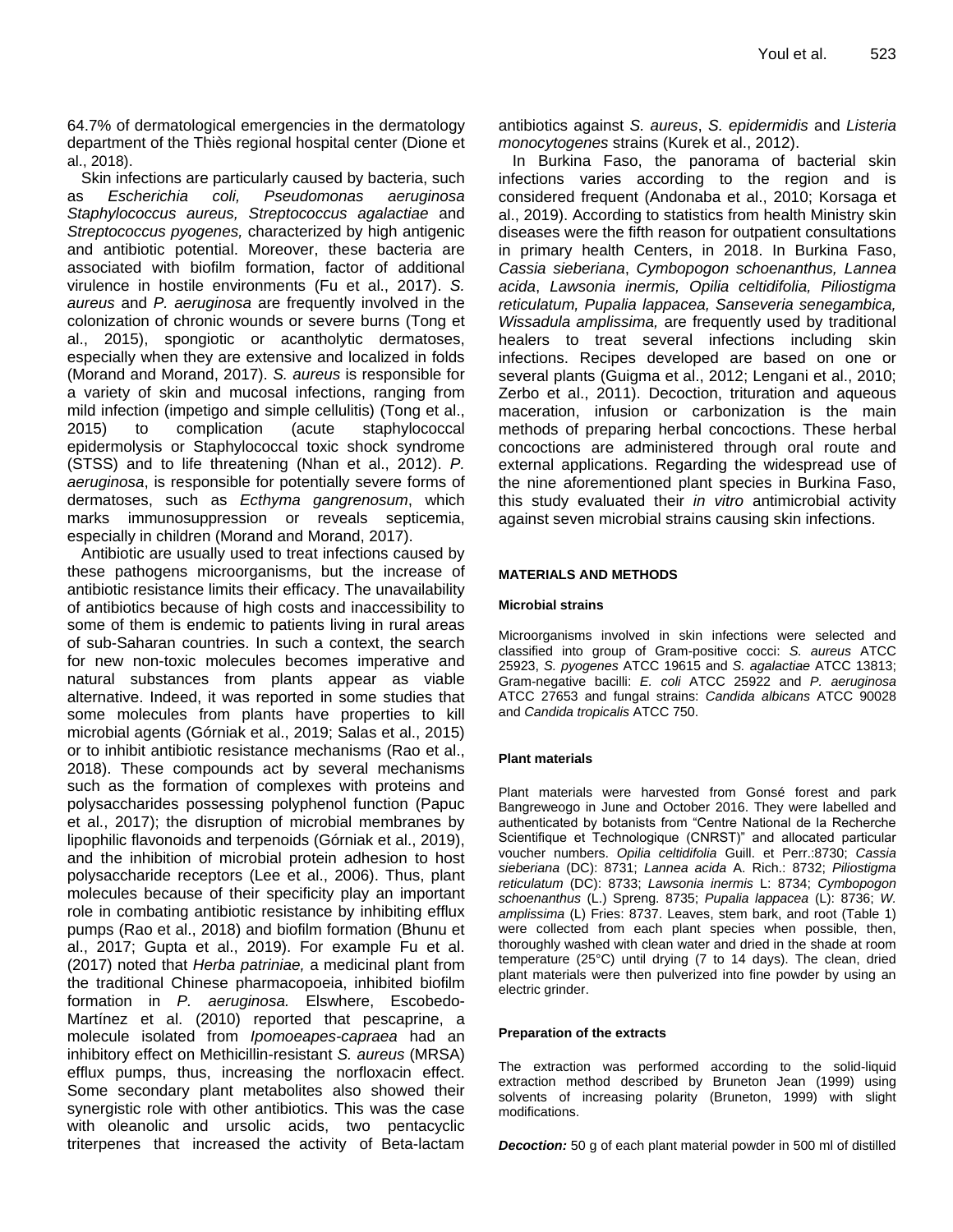|  | Table 1. Plant species and material used. |  |  |
|--|-------------------------------------------|--|--|
|--|-------------------------------------------|--|--|

| <b>Plant species</b>    | <b>Family</b>   | Local name (mooré) | Parts used                       |
|-------------------------|-----------------|--------------------|----------------------------------|
| Opilia celtidifolia     | Opiliaceae      | Wagsalga           | Leaves<br>Stem bark<br>Root bark |
| Cassia sieberiana       | Caesalpiniaceae | Kumbr-saka         | Leaves<br>Stem bark<br>Root bark |
| Lanea acida             | Anacardiaceae   | Sabtulga           | Leaves<br>Stem bark<br>Root bark |
| Piliostigma reticulatum | Caesalpiniaceae | Bagendé            | Leaves<br>Stem bark<br>Root bark |
| Lawsonia inermis        | Lythracees      | Djabi              | Leaves                           |
| Sanseveria senegambica  | Asparagaceae    | Koantoabga         | Root bark                        |
| Cymbopogon schoenanthus | Poaceae         | Sompiiga           | Leaves                           |
| Wissadula amplissima    | malvaceae       | Gomtilaogo         | Leaves                           |
| Pupalia lappacea        | Amaranthaceae   | Voêns-tabdo        | Leaves                           |

water were boiled under reflux for 15 min. The cooled was filtered on a fine-mesh nylon tissue and then centrifuged at 2000 rpm for 10 min. The supernatant obtained was concentrated at 50°C in a ventilated oven. The concentrated extract was frozen at -24°C, and then freeze-dried. The dry extract was weighed and stored in the freezer waiting for biological tests.

*Organic extraction:* 50 to 100 g of plant powder was macerated for 24 h with 250 to 500 ml of ethanol (80 and 96%) or hexane. The extract was filtered on Whatman filter paper No5 and concentrated under reduced pressure with a rotavapor (BÜCHI RII, Germany). The concentrated extracts were then put in an oven at 40°C to remove the remaining solvent; the dried residues were weighed and also stored in the freezer for later use.

#### **Preparation of the discs with the extracts, antibiotics and controls**

The organic and aqueous extracts were each dissolved in dimethyl sulfoxide (DMSO) for analysis ≥ 99.8% mixed with distilled water (1/5) to give an initial concentration of 300 mg/ml. This stock solution was then diluted to give final concentrations of 200 and 100 mg/ml. Erythromycin (15 µg /ml), Ciprofloxacin (5 µg /ml) and Nystatin (100 IU) were used as positive controls. The mixture of DMSO and water (1/5) was used as negative control. Sterile discs (6 mm diameter) were impregnated with plant extracts (300, 200 and 100 mg/ml) and / or positive and negative controls under a microbiological safety cabinet. They were placed in sterile Petri dishes and then dried in the oven at 37°C for 24 h.

#### *In vitro* **testing of the antimicrobial activity**

#### *Preparation of the bacterial inoculum*

A cryo-capsule containing the reference strain previously placed in an oven at 37°C for 10 to 15 min is dissolved in 1 ml of sterile

physiological water; 10 μl of the inoculum obtained were cultivated on an appropriate agar according to the growth conditions of microbial strains. The agar media were incubated for 24 h at 37°C for bacteria and 48 h at 37°C for fungi under strain-specific conditions. The morphological, cultural, biochemical and antigenic characteristics of microbial strains were carried out using standard and selective culture media as well as API kit. Colonies (1 to 2 wells) from the preculture were then introduced into a tube containing 5 ml of physiological saline water (0.9% NaCl). The turbidity was adjusted to the McFarland scale  $\sim 10^8$  CFU/ml) using a densitometer. The inoculum was reduced to  $10<sup>7</sup>$  CFU/ml by dilution (1/10).

#### *Agar disk-diffusion method*

The antimicrobial activity testing was carried out using the diskdiffusion method of Kirby Bauer (SFM, 2011). Petri dishes containing Agar were inoculated with each inoculum previously prepared  $\left(\sim 10^7$  CFU/ml) over their entire surface. Then, the dried discs containing the extracts (300, 200 and 100 mg/ml) as well as the control discs (negative and positive) were delicately placed on the agar surface of each petri dish. Petri dishes were incubated 24 h under growth conditions required for each microorganism. Zones of inhibition were measured (Figure 1). The test was validated if the negative control did not inhibit bacterial growth, and if the positive control had an inhibition diameter within the range given by the Clinical and Laboratory Standards Institute (CLSI).

#### *Microdilution method*

The minimal inhibitory concentration (MIC) and the minimal bactericidal concentration (MBC) of extracts (inhibition diameter ≥ 10 mm) were determined by the microdilution method (CLSI, 2012). In a 96-well microplate, successive dilutions of reason 2, were made from wells to wells (wells 1 to 6), leading to final concentrations varying between 150 and 0.0183 mg / ml. The wells 7 and 8 were used for positive and negative controls. The bacterial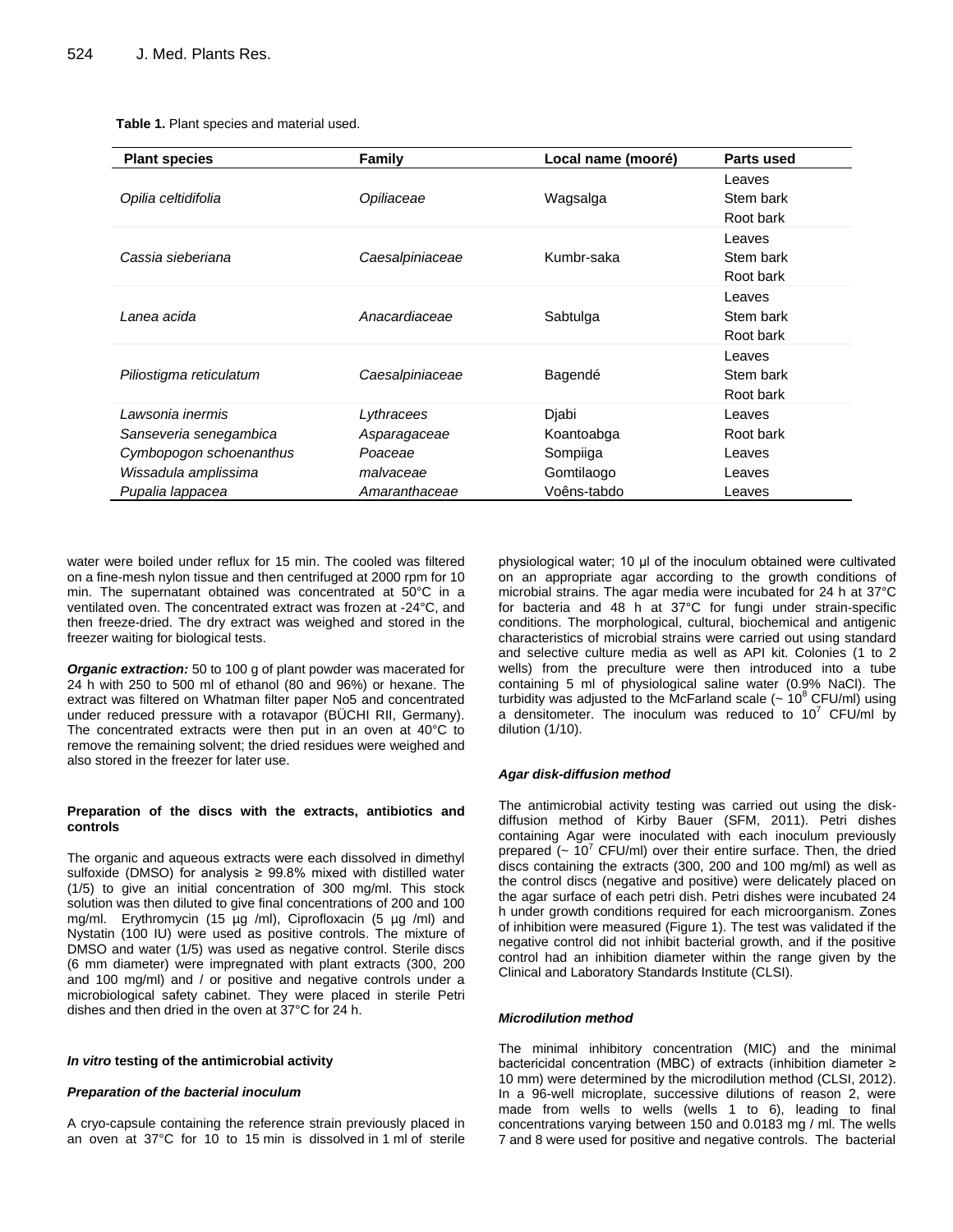

**Figure 1.** Determination of inhibition zones of the ethanolic extract (80%) of the leaves of *Lawsonia inermis* on *Staphyloccocus aureus* (a) and *Streptococcus pyogenes* (b); inoculated microplates (c).

inoculum in a broth (Mueller Hinton, Heart-Brain or Sabouraud) at 10<sup>6</sup> CFU/ml was added to each well; the microplates were incubated at 37°C for 18 h. The MIC was the lowest concentration of extract that completely inhibits the growth of the bacteria in wells, estimated visually compared to controls. Plates containing MH, Sabouraud or chocolate + polyvitex agar, inoculated with 5 μl of the inoculum from wells which did not show visible growth when determining the MIC were sub-cultivated; CMB was the lowest concentration of the extract with no colony growth.The MBC/MIC ratio allows to specify the action mode of a substance. If the MBC/MIC ratio is  $\leq$  2, the substance is bactericidal. On the other hand, if it is ≥2, the substance is bacteriostatic (Fauchere, 2002).

#### **Statistical analysis**

Data were analyzed with Excel 2010. Results are expressed as mean (3 tests) plus standard deviation. The Student t-test was applied for means comparison with the significance level set at 5%.

# **RESULTS AND DISCUSSION**

#### **Antibacterial and antifungal activity of the extracts**

In total, 68 extracts among which leaf extracts (32), root extracts (20) and stem bark extracts (16) were tested against five strains of bacteria and two strains of fungi, American Type Culture Collection (ATCC). At 300 mg/ml, 28 extracts (41%) from eight plant species had at least a diameter of inhibition ≥10 mm) on four of the bacteria strains; at 200 mg/ml, 18 (27%) extracts had this diameter, and at 100 mg /ml, only 7 (10%) extracts. The active extracts showed a dose-dependent inhibition on bacteria and fungi.

The inhibitory activity was variable regarding the plant parts. Among extracts with an inhibition zone  $\geq 10$  mm, leaf extracts were the most represented, (14) followed by stem bark extracts (09); while only 5 extracts from root bark were recorded.

According to Habbal et al. (2011), the variable antimicrobial activity displayed by the extracts may depend on the type of extraction solvent, the part of the plant, the concentration and the microorganism strain (Habbal et al., 2011). It was also shown that chlorophyll, which is one of the constituents of fresh leaves possess antimicrobial activity (Maekawa et al., 2007). However, the high proportion of leaves among the collected samples (32 samples out of 68), could justify these results.

Extracts with medium to high polarity (inhibition diameter ≥10 mm) were the most active. There were 18 ethanol extracts, 9 decoctions and one non-polar extract (hexan extract).

The ethanolic and aqueous extracts of the leaves of *L. inermis* displayed the highest effect on *S. pyogenes* (20 mm) and *S. aureus* (19.67 mm), at 100-300 mg/ml*.* Only, the hexane extract of *C. schoenanthus* (Le1) (Table 2) gave a visible inhibition zone (9-10 mm) on *S. agalactiae*  and (10-12 mm) on *C. tropicalis* at 100-300 mg/ml. This reflected the ability of polar solvents to retain the active antimicrobial ingredients; which in polar extracts are mainly tannins, saponins, flavonoids and alkaloids (Abdulrazak et al., 2015; Górniak et al., 2019; N'Guessan et al., 2015; Owusu and Ofori-Amoah, 2017). On the other hand, the low activity of hexane extracts could be explained by the absence or the low concentration of potent antimicrobial compounds in the solvent which is known to better precipitates essential oils. This could justify the results observed with the leaf extracts of *C. schoenanthus*. However, Hashim et al. (2016) have demonstrated the efficacy of *C. schoenanthus* essential oils to inhibit several bacterial strains. No extract significantly inhibited the growth of *E. coli.*

However, only the aqueous extract of *L. inermis* inhibited the growth of *P. aeruginosa* with an inhibition diameter of 10.67 mm at 300 mg/ml (Table 2). Twenty (29%) extracts inhibited the growth of *S. aureus* with an inhibition diameter ranging from 10 to 19.67 mm, while nine others (18%) diversely inhibited the growth of *S. pyogenes*.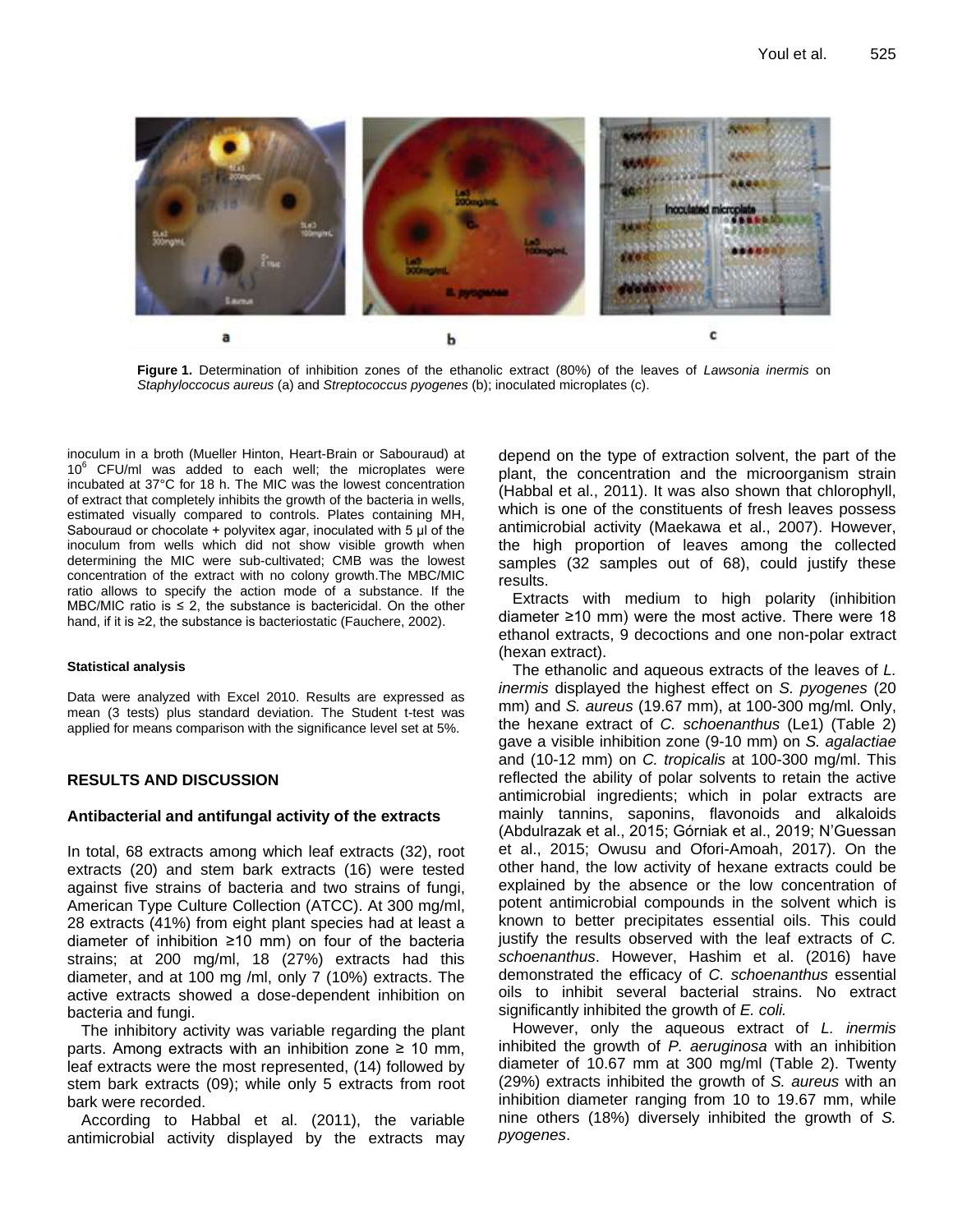**Table 2.** Inhibition zones (IZ) of the plants extracts on the bacterial strains (IZ $\ge$  10 mm).

|                         |                         | Inhibition zone diameter, Mean ± SD (mm) |                                |                    |  |  |  |
|-------------------------|-------------------------|------------------------------------------|--------------------------------|--------------------|--|--|--|
| <b>Plants</b>           | <b>Extracts</b>         | 100 mg/ml                                | 200 mg/ml                      | 300 mg/ml          |  |  |  |
|                         |                         |                                          | <b>Staphylococcus aureus</b>   |                    |  |  |  |
|                         | Le4                     | $9.67 + 0.4$                             | $10 \pm 0$                     | $10.33 + 0,4$      |  |  |  |
| Opilia celtidifolia     | SB4                     | $12.67 + 0.4$                            | $13 \pm 0$                     | $13.67 + 0.44$     |  |  |  |
|                         |                         |                                          |                                |                    |  |  |  |
|                         | Le <sub>2</sub>         |                                          | $\overline{\phantom{a}}$       | $10.67 + 0.4$      |  |  |  |
|                         | Le4                     |                                          | $10.67 + 0.8$                  | $12.17 \pm 0.2$    |  |  |  |
| Cassia sieberiana       | SB <sub>2</sub>         |                                          | 10±0                           | $11.33 + 0.4$      |  |  |  |
|                         | SB <sub>3</sub>         |                                          |                                | $10.67 + 0.4$      |  |  |  |
|                         | SB4                     |                                          |                                | 10±0.6             |  |  |  |
|                         | RB <sub>2</sub>         |                                          |                                | 11±0.6             |  |  |  |
|                         | SB <sub>2</sub>         |                                          | 10±0.6                         | $10.5 \pm 0.6$     |  |  |  |
| Lannea acida            | SB4                     |                                          |                                | $10.33 \pm 0.4$    |  |  |  |
|                         | RB <sub>3</sub>         |                                          |                                | $10.67 + 0.4$      |  |  |  |
|                         |                         |                                          |                                |                    |  |  |  |
|                         | Le2                     |                                          | $\overline{\phantom{a}}$       | $11.67 + 0.6$      |  |  |  |
|                         | Le <sub>3</sub>         |                                          |                                | $11.67 + 0.6$      |  |  |  |
| Piliostigma reticulatum | SB <sub>2</sub>         |                                          | 10±0.6                         | $11.33 + 0.8$      |  |  |  |
|                         | SB <sub>3</sub>         |                                          | $10.67 + 0.8$                  | $11.83 + 0.5$      |  |  |  |
|                         |                         |                                          |                                |                    |  |  |  |
|                         | Le2                     | $10 \pm 0$                               | $11,33 \pm 0,4$                | $13.67 + 0.8$      |  |  |  |
| Lawsonia inermis        | Le <sub>3</sub>         | $13 \pm 0$                               | $15 \pm 0.6$                   | $17{\pm}0.6$       |  |  |  |
|                         | Le4                     | $15 \pm 0,6$                             | $17 + 0.4$                     | $19.67 + 0.8$      |  |  |  |
| Sanseveria senegambica  | RB4                     | $9.33 + 0.4$                             | $10.33 + 0.4$                  | $10.33 \pm 0.4$    |  |  |  |
| Pupalia lappacea        | Le4                     | 11 ± 0                                   | $12 \pm 0.6$                   | $13.33 + 0.8$      |  |  |  |
|                         |                         |                                          |                                |                    |  |  |  |
|                         |                         |                                          | <b>Streptococcus pyogenes</b>  |                    |  |  |  |
| Opilia Celtidifolia     | RB <sub>2</sub>         | $10,33 \pm 3.2$                          | $12.67 + 4.7$                  | 17.67 ±4.04        |  |  |  |
|                         | RB <sub>3</sub>         | $\overline{a}$                           | $\blacksquare$<br>$9.33 + 0.6$ | 12±0               |  |  |  |
| Cassia sieberiana       | Le4<br>SB <sub>2</sub>  | 0                                        | $\blacksquare$                 | $11 \pm 0$<br>10±1 |  |  |  |
|                         | Le <sub>2</sub>         | $10 \pm 0$                               | $11 \pm 0$                     | $13 \pm 0$         |  |  |  |
| Lawsonia inermis        | Le <sub>3</sub>         | $16 + 3.6$                               | $18 + 3.6$                     | $20 + 4$           |  |  |  |
|                         | Le4                     |                                          | 10±0                           | $11.33 + 0.6$      |  |  |  |
| Cymbopogon schoenanthus | Le3                     |                                          | $13.33 + 4.1$                  | $17.33 + 5.8$      |  |  |  |
| Pupalia lappacea        | Le2                     |                                          | $\blacksquare$                 | $12 + 1$           |  |  |  |
|                         |                         |                                          |                                |                    |  |  |  |
|                         |                         |                                          | Streptococcus agalactiae       |                    |  |  |  |
| Opillia celtidifolia    | RB <sub>2</sub>         |                                          |                                | $10.33 + 0.6$      |  |  |  |
|                         | RB <sub>3</sub>         |                                          | $13 + 2.6$                     | $13 + 2.6$         |  |  |  |
| Lawsonia inermis        | Le2                     |                                          | $11 + 4.3$                     | $12.33 + 5.9$      |  |  |  |
|                         | Le <sub>3</sub>         | $10.67 + 2.3$                            | $12 + 4$                       | $13.33 \pm 3$      |  |  |  |
| Cymbopogon schoenanthus | Le1                     |                                          | $10 \pm 0$                     | $11 \pm 0$         |  |  |  |
|                         | Pseudomonas aeruginosa  |                                          |                                |                    |  |  |  |
| Lawsonia inermis        | Le4                     |                                          | $10.67 \pm 0.6$                | $10.67 \pm 0.6$    |  |  |  |
|                         | <b>Candida albicans</b> |                                          |                                |                    |  |  |  |
|                         | Le4                     | 19±1                                     | 20.67±0.6                      | $21.67 \pm 1.5$    |  |  |  |
| Opillia celtidifolia    | SB4                     | 21±1                                     | $22.67 \pm 1.1$                | 24.33±0.6          |  |  |  |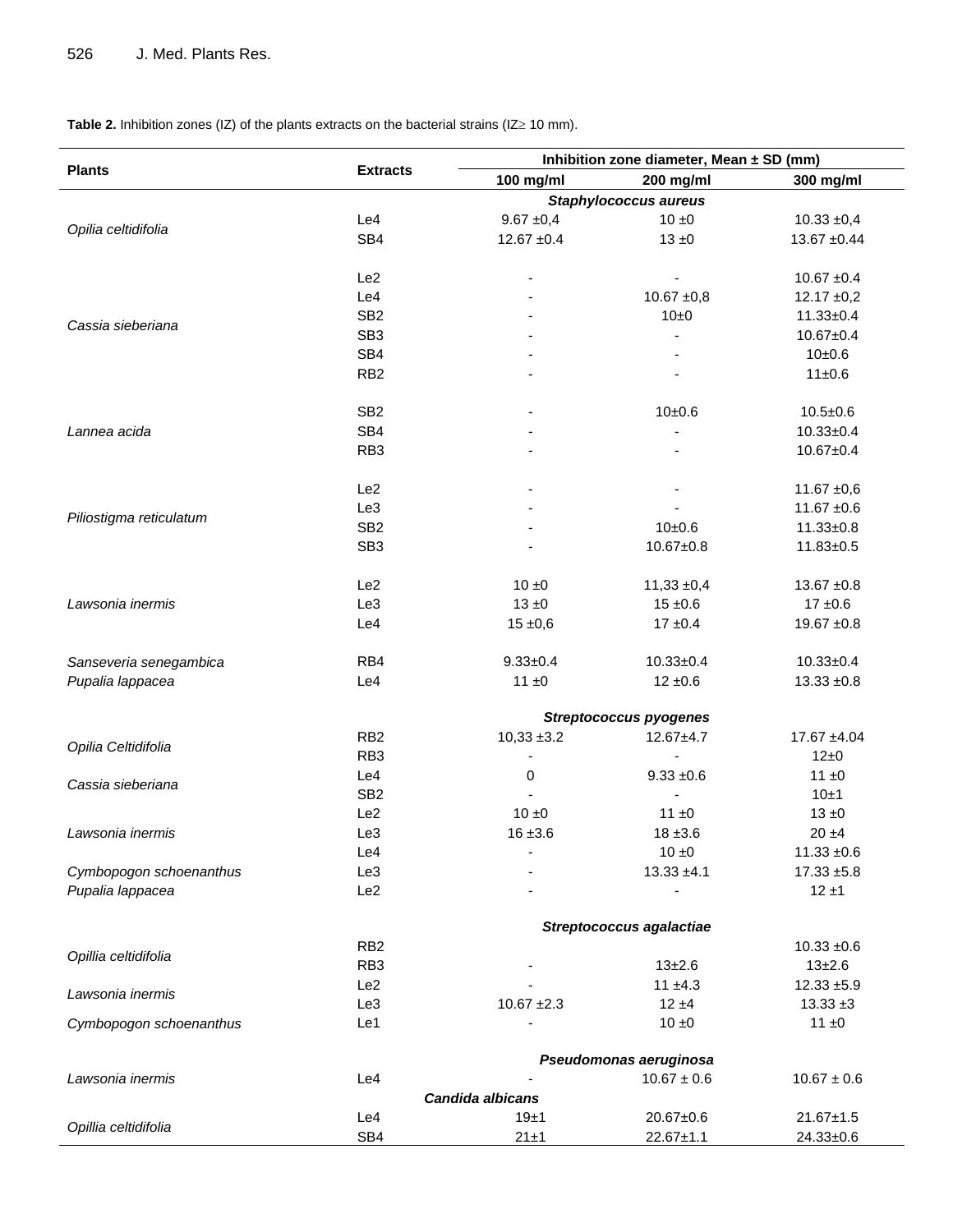## **Table 2. Cont**.

| Candida tropicalis      |                    |                          |                          |                 |  |  |
|-------------------------|--------------------|--------------------------|--------------------------|-----------------|--|--|
| Lannea acida            | Le2                |                          | $\overline{\phantom{0}}$ | $12.33+0$       |  |  |
|                         | Le4                |                          | 10                       | $11\pm0$        |  |  |
| Lawsonia inermis        | Le2                |                          | $\overline{\phantom{0}}$ | $10.33 \pm 0.6$ |  |  |
|                         | Le3                | $\overline{\phantom{0}}$ | $\overline{\phantom{0}}$ | $10.67 \pm 0.6$ |  |  |
| Cymbopogon schoenanthus | $E$ e <sub>1</sub> | $10.67 \pm 0.6$          | $11.67 \pm 0.6$          | $12\pm0$        |  |  |

Leaves extracts= Le; Stem Bark = SB; Root bark=RB; n-hexane: =1; ethanol 96%: =2 ethanol 80%: =3; water: =4; (-) =no active.

The results on Gram-negative bacilli (GNBs) contrasted with those of other studies with the same plants species; (Chowdhury et al., 2014; Habbal et al., 2011; Hoekou et al., 2012). Biotic and abiotic factors, harvesting period, parts of the plant used and extraction method may explain these differences (Mukherjee and Houghton 2009). The activity displayed by L. inermis on P. aeruginosa may be attributed to free hydroxyls that have the capability to combine with the carbohydrates and proteins in the bacterial cell wall. They may get attached to enzyme sites rendering them inactive (Al-Rubiay et al., 2008). In addition, to providing a source of stable free radicals, compounds such us quinones are known to complex irreversibly with nucleophilic amino acids in proteins, often leading to inactivation of the protein and loss of function (Habbal et al., 2011).

Most of the extracts fell to inhibited Gram-negative bacilli; this result was not surprising. Indeed, it was reported that Gram-negative bacilli (GNBs) have an intrinsic resistance to biocidal agents because of the nature of their outer membranes (Dzidic et al., 2008). The same reason may explain the high susceptibility of GPCs found in the study. Gram-positive bacteria walls are made exclusively of peptidoglycans, which seems to be more favorable to the penetration of phytomolecules in bacteria (Dzidic et al., 2008).

7 (10%) extracts were able to inhibit the growth of fungi among which the aqueous extracts of the leaves and stem barks of *O. celtidifolia* (1Le4 and 1SB4) had almost similar antifungal activity as the control (nystatin) on *C. albicans* (21,67 and 24,33 mm). The antifungal activity of these extracts may be due to the different chemical compounds (phenolics, tannins, phlobatannins, alkaloids, triterpenoid saponins, anthraquinones and flavanoid) present in *O. celtidifolia* (Mazadu et al., 2018). It has been reported that two flavonoid classes (flavans and flavanols) owing to their special structure formed by hydroxyl groups in position 2, 4, 5 and 7 on the aromatic core possess significant antimicrobial power (Bouterfas et al., 2016). However, the optimal efficacy of a medicinal plant may not be due to one main active ingredient, but to the combined action of different compounds originally in the plant (Essawi et Srour, 2000). Therefore, there is no explanation for the difference in inhibition depending on the fungal species observed.

Fifteen (22%) of the extracts had an inhibition zone less

than 10 mm (d< 10 mm) and were considered as inactive to weakly active. They included all leaf extracts of *W. amplissima* (4) and 11 extracts from the other 8 plants. It is unusual to notice significant differences in data for the same plant species because important variations of activity can be observed with extracts of plants treated by solvents presenting very polar characters. Thus, between an aqueous extract and an alcoholic extract of low titer, important pharmacological differences appear and can particularly be concretized by a lack of activity (Bouharb et al., 2014).

These variations might be due to many factors, including the method of extraction, climatic, seasonal and geographical conditions, and harvest time as previously notified. There were no similar studies to compare the non-activity of *W. amplissima* extracts. However, the period (June and October) of samples collection that corresponds to the middle and end of the winter season could be a limiting factor because the plants are still full of large quantity of water which may dilute the active ingredients.

All the strains were sensitive to reference antibiotics (ciprofloxacin, erythromycin and antifungal (Nystatin). Their activity was clearly superior to that of all the plant extracts (21.5 to 34 mm for bacteria and 23.51 to 23.76 mm for fungi). The difference of activity between pure chemical compounds and plant extracts has been argued and the most plausible explanation was the low concentration of active ingredients and the presence of both synergistic and antagonistic chemical constituents in the same extracts.

# **Minimal inhibitory concentration and minimal bactericidal concentration of the plant extracts**

The MIC and MBC values varied depending on the types of strains. Extracts with the best MIC  $(< 1$  mg/ml) and MBC are presented in Table 4, showing that 11 extracts from 7 of the plants had a MIC  $<$  1 mg/ml, among which 8 had a bactericidal effect (MBC/MIC  $= 2$ ) and the 3 others a bacteriostatic effect (MBC/MIC  $\geq$  4). The susceptibility of Gram-positive cocci (GPC) to the extracts was confirmed with the MIC. Ethanol extracts (96 and 80%) of *O. celtidifolia* root barks were the most effective (MIC between 0.03 and 0.24 mg/ml) on Gram-positive cocci, *S.*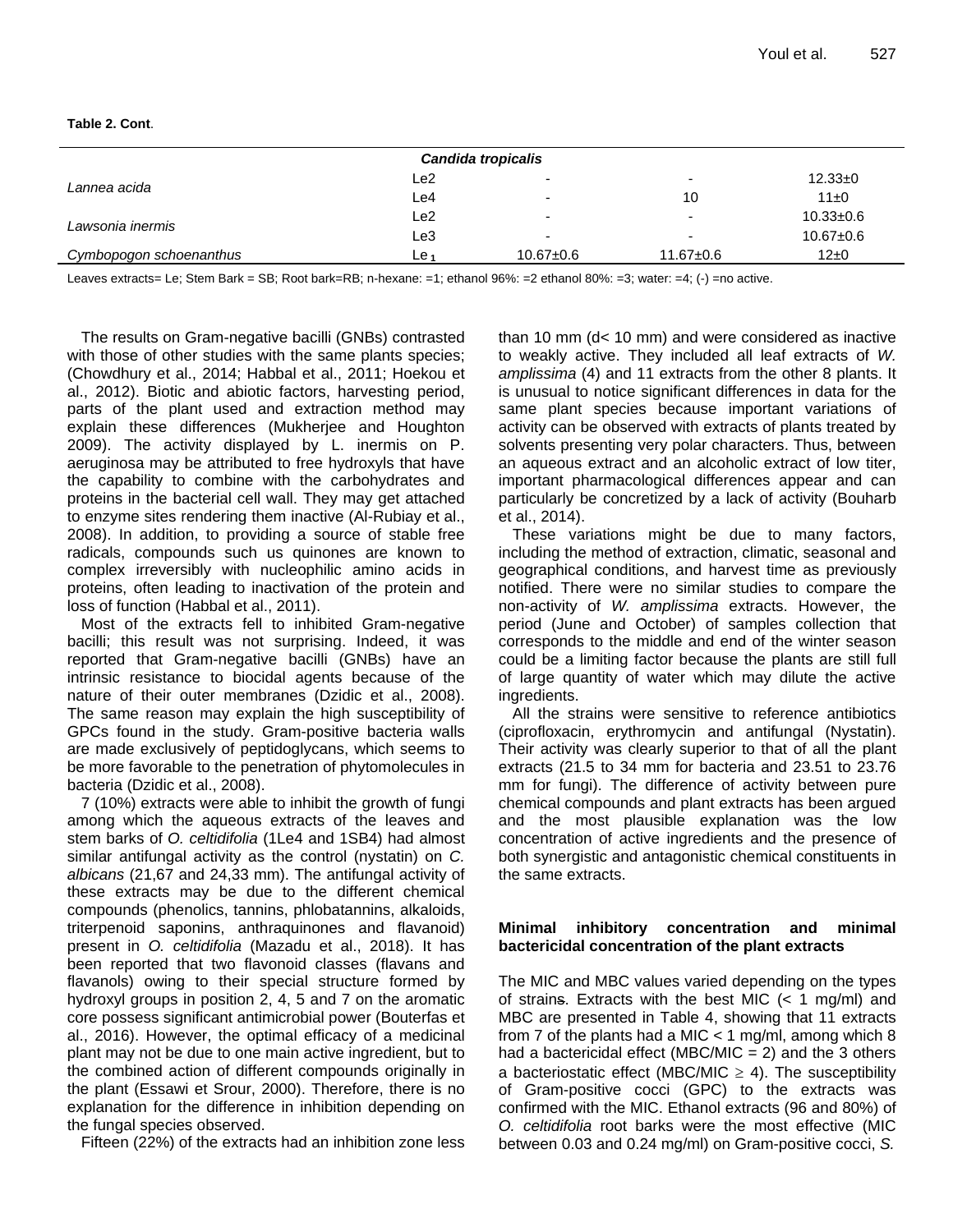| <b>Antibiotic</b>         | <b>Microbial strains</b> | Inhibition zone diameter: Mean $\pm$ SD (mm) |                  |                  |
|---------------------------|--------------------------|----------------------------------------------|------------------|------------------|
|                           |                          | Essay 1                                      | Essay 2          | Essay 3          |
| Ciprofloxacin $(5 \mu g)$ | Pseudomonas aeruginosa   | $28.85 \pm 1.45$                             | $28.51 \pm 1.07$ | $28.86 \pm 0.96$ |
|                           | Escherichia coli         | $31.91 \pm 0.9$                              | $32.04 \pm 0.5$  | $31.69 \pm 0.7$  |
| Erythromycin $(15 \mu g)$ | Staphylococcus aureus    | $27.5 \pm 0.7$                               | $27.8 \pm 0.49$  | $27.91 \pm 0.5$  |
|                           | Streptococcus pyogenes   | $34 \pm 0$                                   | $33.91 \pm 0.28$ | $33.83 \pm 0.40$ |
|                           | Streptococcus agalactiae | $31.63 \pm 0.48$                             | $31.55 \pm 0.5$  | $31.72 \pm 0.64$ |
| Nystatin (100 UI)         | Candida albicans         | $23.66 \pm 0.8$                              | $23.76 \pm 0.42$ | $23.70 \pm 0.45$ |
|                           | Candida tropicalis       | $23.54 \pm 0.78$                             | $23.75 \pm 0.43$ | $23.73 \pm 0.58$ |

**Table 3.** Inhibitory zones with the standard antibiotics and antifungals.

**Table 4.** Minimal inhibitory concentration (MIC) and minimal bactericidal concentration (MBC) of the plant extracts.

| <b>Plants</b>                 | <b>Extract</b>   | MIC (mg/ml)     | MBC (mg/ml)     | <b>MBC/MIC</b> | Interpretation        |  |  |
|-------------------------------|------------------|-----------------|-----------------|----------------|-----------------------|--|--|
| <b>Staphylococcus aureus</b>  |                  |                 |                 |                |                       |  |  |
| Lawsonia inermis              | Le2              | $0.41 \pm 0.29$ | $1.56 \pm 0.67$ | 3.80           | Bactericidal          |  |  |
| Lannea acida                  | SB <sub>2</sub>  | $0.98 + 0.33$   | $4.69 \pm 0$    | 4.78           | <b>Bacteriostatic</b> |  |  |
| <b>Streptococcus pyogenes</b> |                  |                 |                 |                |                       |  |  |
| Lawsonia inermis              | Le2              | $0.29 \pm 0$    | $1.17 \pm 0$    | 4              | Bactericidal          |  |  |
|                               | Le <sub>3</sub>  | $0.58 + 0$      | $1.17 + 0$      | 2              | <b>Bactericidal</b>   |  |  |
| Cassia sieberiana             | SB <sub>2</sub>  | $0.49 \pm 0.17$ | $3.91 \pm 1.35$ | 7.98           | <b>Bacteriostatic</b> |  |  |
| Opilia celtidifolia           | R <sub>B2</sub>  | $0.06 \pm 0.02$ | $0.07+0$        | 1.17           | Bactericidal          |  |  |
|                               | R <sub>B</sub> 3 | $0.03 + 0.01$   | $0.03 \pm 0.01$ | 1              | Bactericidal          |  |  |
| Streptococcus agalactiae      |                  |                 |                 |                |                       |  |  |
| Lawsonia inermis              | Le2              | $0.48 \pm 0.17$ | $0.97 + 0.33$   | 2              | Bactericidal          |  |  |
|                               | Le3              | $0.78 \pm 0.33$ | $3.91 \pm 1.35$ | 5.01           | <b>Bacteriostatic</b> |  |  |
| Opilia celtidifolia           | R <sub>B2</sub>  | $0.07 + 0$      | 0.15 ± 0        | 2              | <b>Bactericidal</b>   |  |  |
|                               | RB <sub>3</sub>  | $0.24 \pm 0.08$ | $0.58 + 0$      | 2.42           | Bactericidal          |  |  |

Leaves extracts= Le; Stem Bark = SB; Root bark=RB; n-hexane =1; ethanol 96% =2, ethanol 80% =3; water =4.

*pyogenes* and *S. agalactiae* (Table 3). Ethanolic extracts (96 and 80%) of the leaves of *L. inermis* exercised moderate inhibitory activity (MIC between 0.29 and 0.78 mg/ml) on susceptible strains. Among all the extracts, only, the 96% ethanolic extract of the leaves of *L. inermis* had a bactericidal effect on *S. aureus*.

The MICs of ethanol leaf extracts of *L. inermis* for susceptible strains were higher than what reported by previous studies (Al-Rubiay et al., 2008). This discrepancy may be due to many of the factors previously mentioned.

The efficacy of *O. celtidifolia* extracts could be explained by its richness in various antimicrobial compounds. Previous phytochemical screenings on *O. celtidifolia* showed several phytochemical compounds such as flavonoids (Mazadu et al., 2018), tannins (Mazadu et al., 2018), alkaloids (Mazadu et al., 2018; Owolabi et al., 2017), terpenoids (Owolabi et al., 2017), coumarins (Togola et al., 2015), polysaccharides of pectin type II (Inngjerdingen et al., 2013), and unsaturated fatty acids (ximenynic acid) (Traore, 2008). These phytomolecules may be responsible of the antibacterial (Górniak et al., 2019; Lopes et al., 2017; Papuc et al., 2017) and antifungal (Merghache et al., 2012) activities of the plant extracts. Furthermore, Korotimi (2010) reported the wound-healing effect of the leaves extract of *O. celtidifolia* in Mali.

# **Conclusion**

The results obtained during this study confirmed the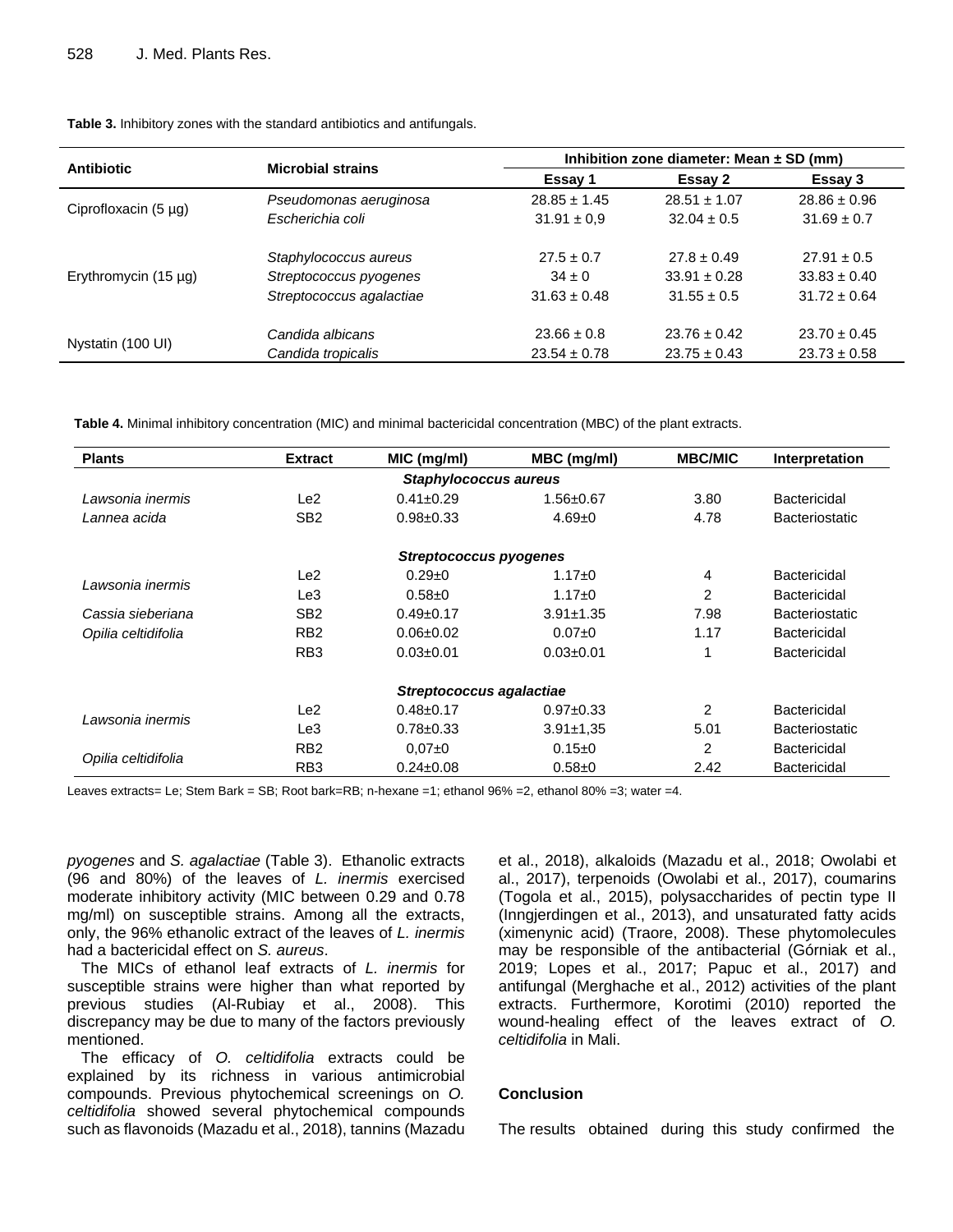antimicrobial properties of some of the selected plants and could justify their use in traditional medicine against skins infectious of bacterial and fungal causes. The extracts from *Opilia celtidifolia* and *Lawsonia inermis* with the most promising antimicrobial activity will be further investigated for their development into improved traditional phytomedicines.

# **CONFLICT OF INTERESTS**

The authors have not declared any conflict of interests.

## **ACKNOWLEDGEMENTS**

The authors are particularly grateful to collaborating institutes (Université Catholique de l'Afrique de l'Ouest, Unité Universitaire à Bobo-Dioulasso, Burkina Faso, Clinical Research Unit of Nanoro (CRUN), Institut de Recherche en Sciences de la Santé, Burkina Faso, MEPHATRA/PH Department, Institut de Recherche en Sciences de la Santé, Ouagadougou Burkina Faso, Université Ouaga I Pr Joseph KI-ZERBO)

#### **REFERENCES**

- Abdulrazak N, Asiya UI, Usman NS, Unata IM, Farida A (2015). Antiplasmodial activity of ethanolic extract of root and stem back of Cassia sieberiana DC on mice. Journal of Intercultural Ethnopharmacology 4(2):96-101. https://doi.org/10.5455/jice.20141231014333
- Al-Rubiay KK, Jaber NN, Alrubaiy LK (2008). Antimicrobial efficacy of henna extracts. Oman Medical Journal 23(4):253-256. http://www.pubmedcentral.nih.gov/articlerender.fcgi?artid=3273913&t ool=pmcentrez&rendertype=abstract
- Andonaba J, Barro-Traoré F, Diallo B, Sakana L, Niamba P, Traoré A (2010). Aspects épidémiologiques des affections dermatologiques au Centre Hospitalier Universitaire Souro SANOU de Bobo-Dioulasso. Annales Africaines de Médecine 4(1):668-677.
- Bhunu B, Mautsa R, Mukanganyama S (2017). Inhibition of biofilm formation in Mycobacterium smegmatis by Parinari curatellifolia leaf extracts. BMC Complementary and Alternative Medicine 17(1):110. https://doi.org/10.1186/s12906-017-1801-5
- Bouharb H, Badaoui K, Zair T, Amri J, Chakir S, Alaoui T (2014). Sélection de quelques plantes médicinales du Zerhoun (Maroc centrale) pour l'activité antibactérienne contre Pseudomonas aeruginosa. Journal of Applied Biosciences 78:6685-6693 ISSN 1997–5902
- Bouterfas K, Mehdadi Z, Aouad L, Elaoufi MM, Khaled MB, Latreche A, Benchiha W (2016). La localité d'échantillonnage influence-t-elle l'activité antifongique des flavonoïdes de Marrubium vulgare vis-à-vis de Aspergillus niger et Candida albicans ? Journal de Mycologie Medicale 26(3):201-211.

https://doi.org/10.1016/j.mycmed.2016.02.019

- Bruneton J (1999). Pharmacognosie, phytochimie, plantes médicinales (Lavoisier (ed.); 4e ed.). Tec et Doc édition1.
- Chowdhury MMH, Kubra K, Ahmed SR (2014). Antimicrobial, phytochemical and toxicological evaluation of Lawsonia inermis extracts against clinical isolates of pathogenic bacteria. Research Journal of Medicinal Plant 8(4):187-195. https://doi.org/10.3923/rjmp.2014.187.195
- CLSI (Clinical and Laboratory Standards Institute). (2012). Performance Standards for Antimicrobial Disk Susceptibility Tests; Approved

 Standard - Eleventh Edition (R. (Cockerill) Franklin, A. (FIDSA) Mathiew, A. Jeff, N. (FIDSA) Michael, G. M. (Eliopoulos), J. F. (MPH) Mary, A. H. A. Janet, B. P. (ABMM) Jean, P. (FRCPath) Mair, & M. T. (ASCP) Maria (eds.); 11th ed., Vol. 32, Issue 1). ISSN 2162-2914 (Electronic). https://doi.org/www.clsi.org standard@clsi.org

- Dione H, Bammo M, Lawson ATD, Seck F, Dioussé P, Guèye N, Faye FA, Touré PS (2018). Les urgences dermatologiques à l'hôpital régional de Thiès/Sénégal : une série de 240 cas. Revue Africaine de Médecine Interne 5(1):11-14.
- Dzidic S, Suskovic J, Kos B (2008). Antibiotic Resistance Mechanisms in Bacteria : Biochemical and Genetic Aspects. Food Technology Biotechnology 46(1):11-21.
- Escobedo-Martínez C, Cruz-Morales S, Fragoso-Serrano M, Mukhlesur RM, Gibbons S, Pereda-Miranda R (2010). Characterization of a xylose containing oligosaccharide, an inhibitor of multidrug resistance in Staphylococcus aureus, from Ipomoea pes-caprae. Phytochemistry 71(14-15):1796-1801.

https://doi.org/10.1016/j.phytochem.2010.06.018

- Essawi T et Srour M (2000). Screening of some Palestinian medicinal plants for antibacterial activity. Journal of Ethnopharmacology 70(3):343-349. https://doi.org/10.1016/S0378-8741(99)00187-7
- Fauchere JL (2002). Bactériologie Générale et Médicale, (Editions Ellipses).
- Fofana Y, Traore B, Dicko A, Faye O, Berthe S, Cisse L, Keita A, Tall K, Kone MB, Keita S (2016). Profil épidémio-clinique des dermatoses chez les enfants vus en consultation dermatologique dans le service de dermatologie du centre national d'appui à la lutte contre la maladie à Bamako (Mali). Pan African Medical Journal 25:1-6. https://doi.org/10.11604/pamj.2016.25.238.10564
- Fu B, Wu Q, Dang M, Bai D, Guo Q, Duan K, Shen L (2017). Inhibition of Pseudomonas aeruginosa Biofilm Formation by Traditional Chinese Medicinal Herb Herba patriniae. BioMed Research International, pp.1-10. https://doi.org/10.1155/2017/9584703
- Górniak I, Bartoszewski R, Króliczewski J (2019). Comprehensive review of antimicrobial activities of plant flavonoids. Phytochemistry Reviews 18(1): 241-272. https://doi.org/10.1007/s11101-018-9591-z
- Guigma Y, Zerbo P, Millogo-Rasolodimby J (2012). Utilisation des espèces spontanées dans trois villages contigus du Sud du Burkina Faso. Tropicultura 30(4):230-235.
- Gupta K, Singh SP, Manhar AK, Saikia D, Namsa ND, Konwar BK, Mandal M (2019). Inhibition of Staphylococcus aureus and Pseudomonas aeruginosa Biofilm and Virulence by Active Fraction of Syzygium cumini (L.) Skeels Leaf Extract: In-Vitro and In Silico Studies. Indian Journal of Microbiology 59(1):13-21. https://doi.org/10.1007/s12088-018-0770-9
- Habbal O, Hasson SS, El-Hag AH, Al-Mahrooqi Z, Al-Hashmi N, Al-Bimani Z, Al-Balushi MS, Al-Jabri AA (2011). Antibacterial activity of Lawsonia inermis Linn (Henna) against Pseudomonas aeruginosa. Asian Pacific Journal of Tropical Biomedicine 1(3):173-176. https://doi.org/10.1016/S2221-1691(11)60021-X
- Hay RJ, Johns NE, Williams HC, Bolliger IW, Dellavalle RP, Margolis DJ, Marks R, Naldi L, Weinstock MA, Wulf SK, Michaud C, Murray JlC, Naghavi M (2014). The global burden of skin disease in 2010: An analysis of the prevalence and impact of skin conditions. Journal of Investigative Dermatology 134(6):1527-1534. Investigative Dermatology 134(6):1527-1534. https://doi.org/10.1038/jid.2013.446
- Hoekou YP, Batawila K, Gbogbo KA, Karou DS, Ameyapoh Y (2012). Evaluation des propriétés antimicrobiennes de quatre plantes de la flore togolaise utilisées en médecine traditionnelle dans le traitement des diarrhées infantiles. International Journal of Biological and Chemical Sciences 6(12):3089-3097. https://doi.org/dx.doi.org/10.4314/ijbcs.v6i6.10
- Inngjerdingen KT, Langerud BK, Rasmussen H, Olsen TK, Austarheim I, Grønhaug TE, Aaberge IS, Diallo D, Paulsen BS, Michaelsen TE (2013). Pectic Polysaccharides Isolated from Malian Medicinal Plants Protect against Streptococcus pneumoniae in a Mouse Pneumococcal Infection Model. Scandinavian Journal of Immunology 77(5):372-388. https://doi.org/10.1111/sji.12047
- Korotimi DAK (2010). Propriété cicatrisante des feuilles de Opilia celtidifolia (Guill. et Perr.) Endl. ex Walp. Doctorate thesis in Pharmacy, University of Bamako, pp. 1-109.
- Korsaga/Somé N, Zoungrana/Ouédraogo A, Konaté I (2019). Skin